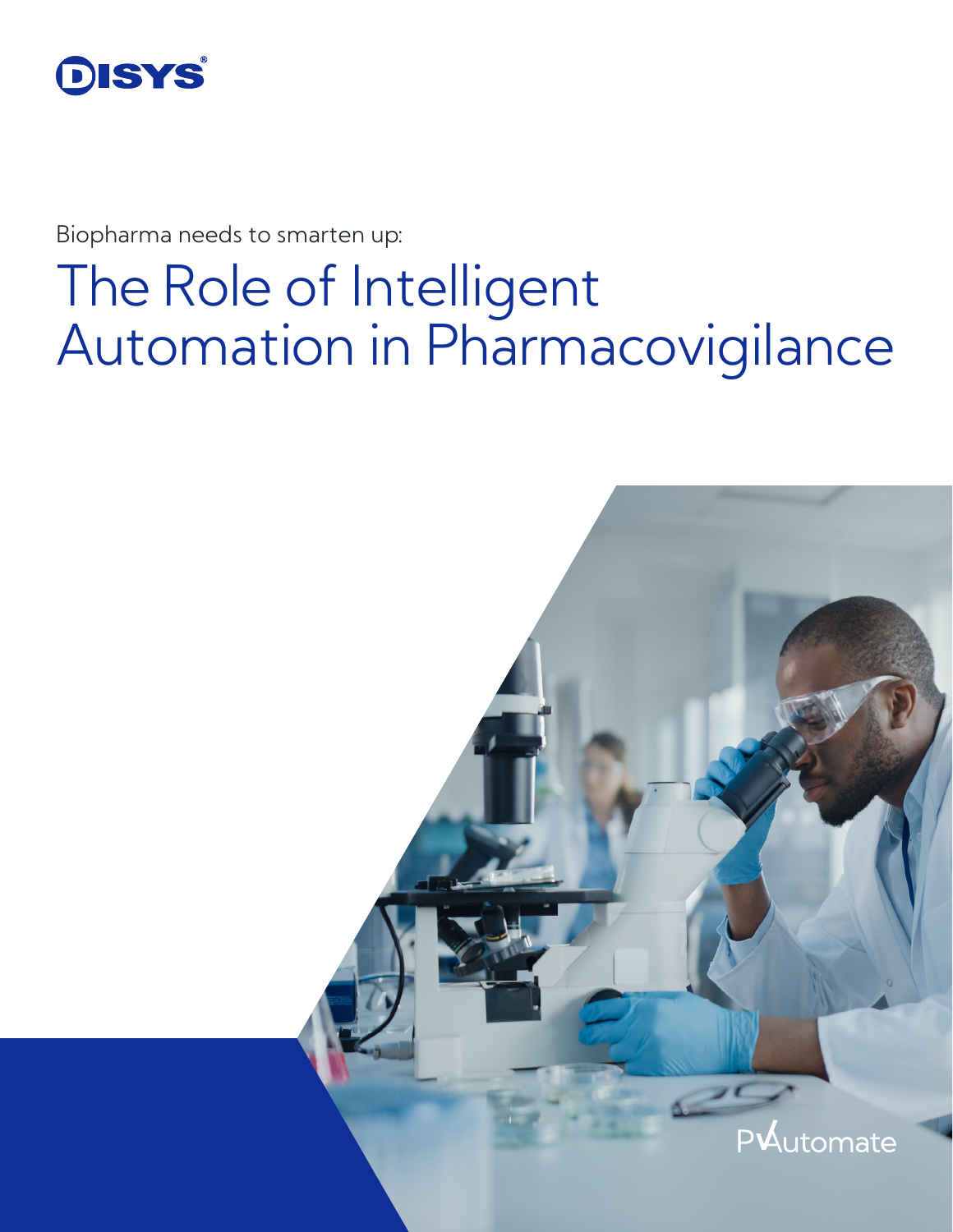## DISYS

#### Summary

Drug safety professionals have long endured the monotony of entering clinical and demographic data. And their employers have incurred both the high cost of those salaries as well as the indirect cost of lost opportunity resulting from the burden of executing low-value tasks. Digital transformation has opened a watershed of new possibilities for pharmacovigilance (PV) professionals, and life sciences organizations alike. Intelligent automation (IA) in particular, with its inherent capabilities of delivering data-informed and expert rules-based activities, now enables biopharma organizations as a whole to benefit from improved safety, greater precision, higher accuracy, reduced costs, and deeper patient engagement. In this whitepaper, we review the challenges of the PV field, discuss opportunities for improvement, and showcase how IA can have a positive impact on both patient safety and an organization's operational efficiency.

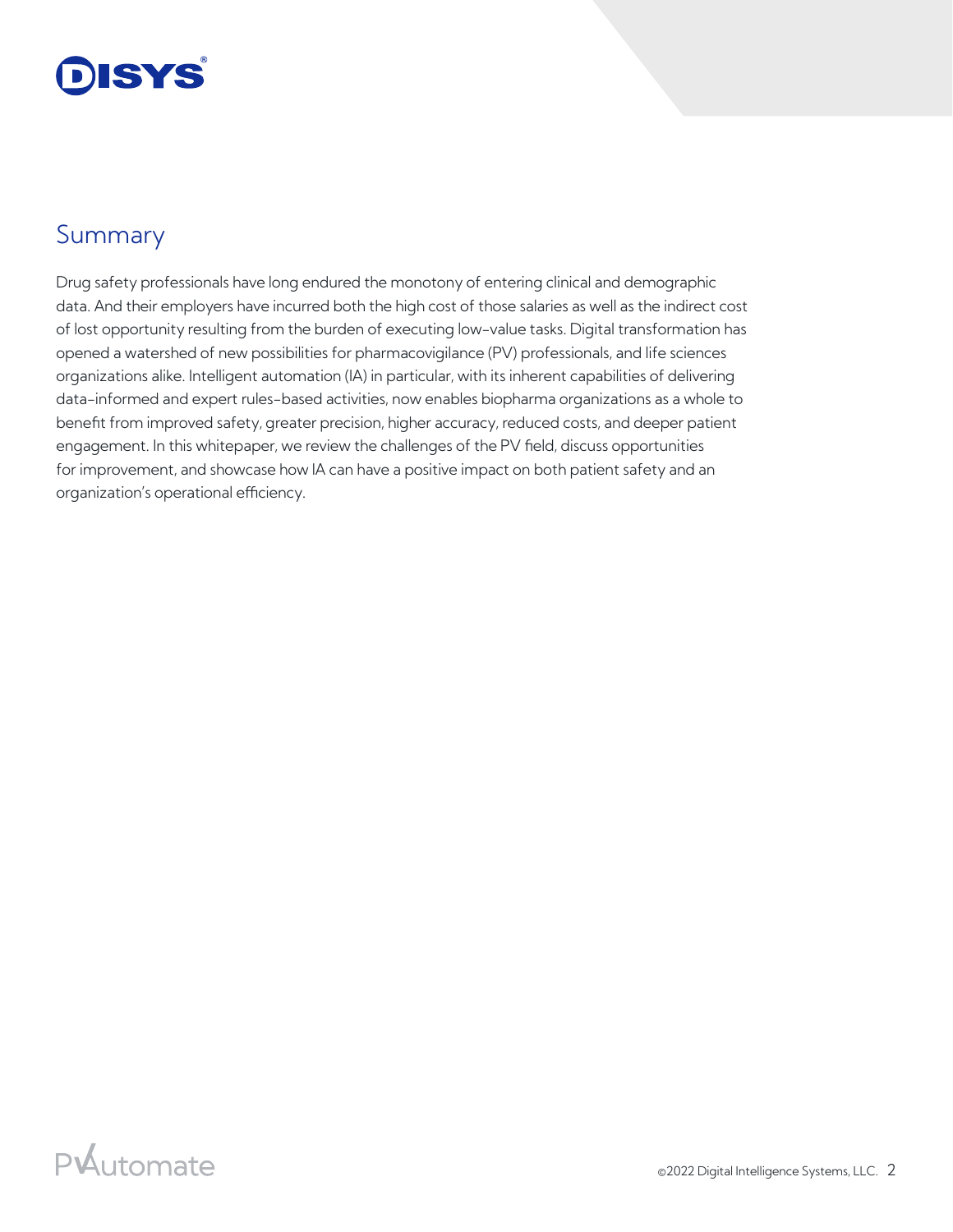#### Introduction

As defined by the World Health Organization (WHO), pharmacovigilance (PV) is known as "the science and activities relating to the detection, assessment, understanding, and prevention of adverse events or any other drug-related problem." Achieving the desired outcomes of a medical treatment (new or established); decreasing morbidity, mortality, and the cost of treating diseases; along with improving patient quality of life [are some of the outcomes of effective PV](https://www.sciencedirect.com/topics/pharmacology-toxicology-and-pharmaceutical-science/pharmacovigilance). There's little question about the value and criticality of PV in healthcare or about the importance of a digital transformation strategy in biopharma. Without the latter, collaboration, data collection, and reporting are all compromised. However, the role of artificial intelligence and the benefits of intelligent automation (particularly within the content of biopharma research, development, and commercialization) are not well understood.

Intelligent automation is the informed application of higher technology. In simple terms, it is the intersection of robotic process automation (RPA), analytics, optional and/or intelligent character recognition, plus artificial intelligence (AI). Despite the business imperative of intelligent automation, the biopharma industry has yet to fully embrace it.

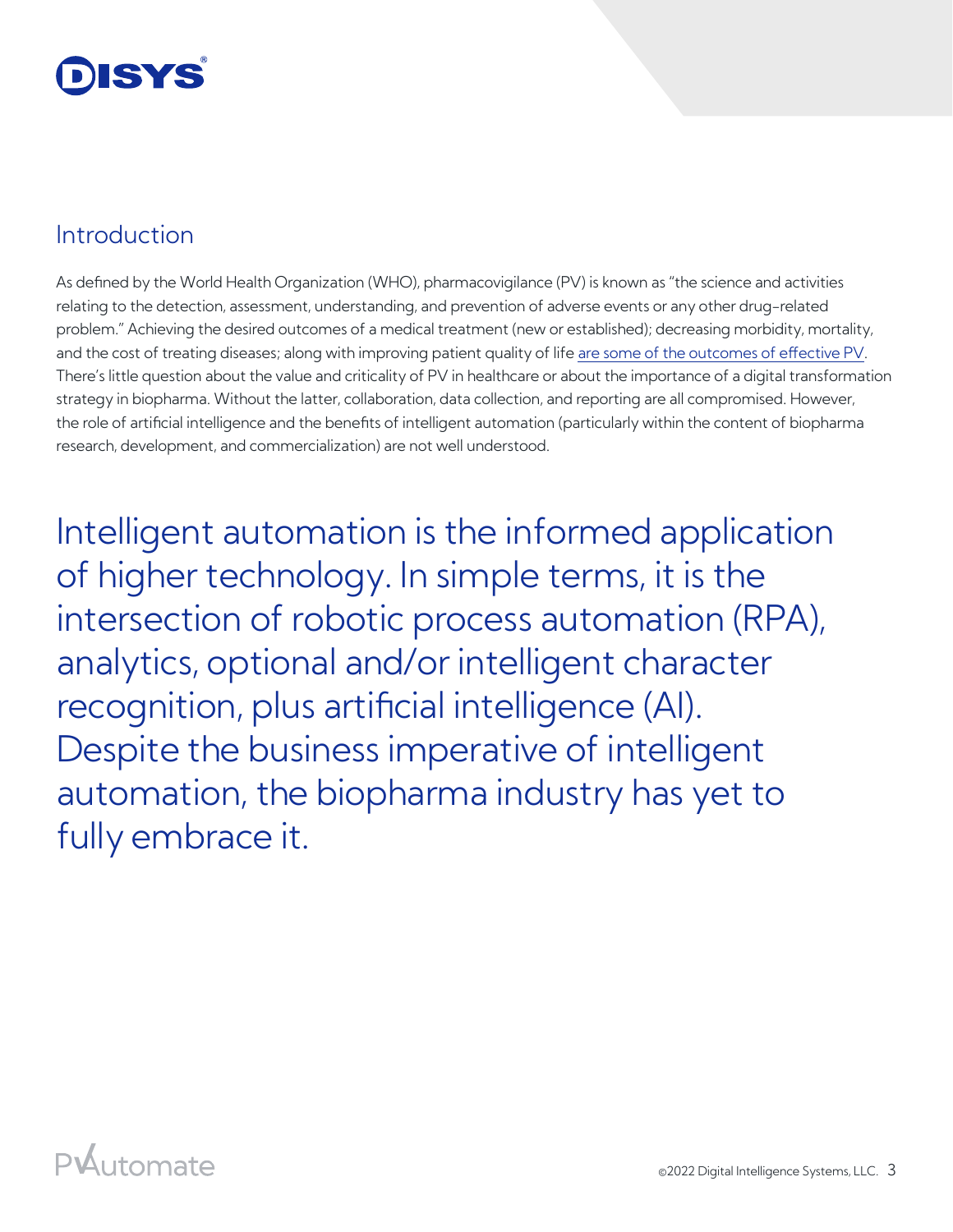## DISYS

"Slow adoption rates" is not how the industry's behavior is typically described. That said, the industry appears to be playing catch-up and may even be lagging behind where it should be. Developing countries are increasingly becoming targets for expansion as emerging markets, particularly in Africa, Asia, and Latin America which is fueling rapid growth and the need for efficiency plus optimization of operational processes. And, as the Boomer cohort advances simultaneously down the paths of aging and expecting more healthcare treatment options with greater efficacy and a higher level of personalization, the global market cap is quickly accelerating towards \$1.5 Trillion [\[1\].](https://www.ifpma.org/wp-content/uploads/2017/02/IFPMA-Facts-And-Figures-2017.pdf) This figure was suggested by the International Federation of Pharmaceutical Manufacturers and Associations (IPFMA).

Global competition, patient-centricity, a growing demand for transparency, and enhanced regulatory pressures are collectively underscoring the need for biopharma—and the life sciences industry in general—to adopt more agile and efficient operational practices. In short, the need for intelligent automation is clear. COVID both catalyzed this need and demonstrated its value at the same time. Biopharma researchers around the world united, set aside the bureaucratic burdens around intellectual property ownership, and rallied together in a global battle against public enemy #1: Coronavirus. Although it's premature to declare victory in the pandemic, enabling communication and the rapid exchange of critical information in the spirit of collaboration via a digital, cloud-based research environment spurred a result that nobody previously thought possible. Both Pfizer and Moderna developed novel vaccines (mRNA) in about six to eight months whereas 10-15 years has been the observed standard [\[2\].](https://www.biospace.com/article/a-timeline-of-covid-19-vaccine-development/)

Technologies like Next Generation Sequencing (NGS), rapid whole genome sequencing (rWGS), rapid polymerase chain reaction (PCR), and rapid prototyping all played a critical role in the timely identification of key genetic factors [\[3\]](https://www.nature.com/articles/s41525-021-00192-x). Specifically in reference to the pandemic, rWGS enabled researchers around the globe to quickly identify gene mutations, to track virulence, and to jointly analyze clinical outcomes of the world's largest clinical trials and population trials in the history of mankind [\[4\].](https://www.washington.edu/news/2021/05/07/clinical-trials-brought-us-covid-vaccines-but-were-in-largescale-population-trials-now-and-will-learn-more/) In the absence of a cloud-based digital strategy, augmented by intelligent automation, it is highly unlikely that more than 9 billion COVID vaccine doses would have been administered worldwide in less than two years after the novel Coronavirus announced its arrival on Planet Earth: to date, 57.4% of the total global population has received at least one dose [\[5\].](https://ourworldindata.org/covid-vaccinations?country=USA) The heightened pressure on biopharma to develop a COVID treatment—and a cure—spurred accelerated adoption of digital transformation, the inclusion of AI, machine learning (ML), and natural language processing (NLP) technologies and set the stage for intelligent automation to emerge from a proof-of-concept phase to a proof-of-value stage.

#### PUutomate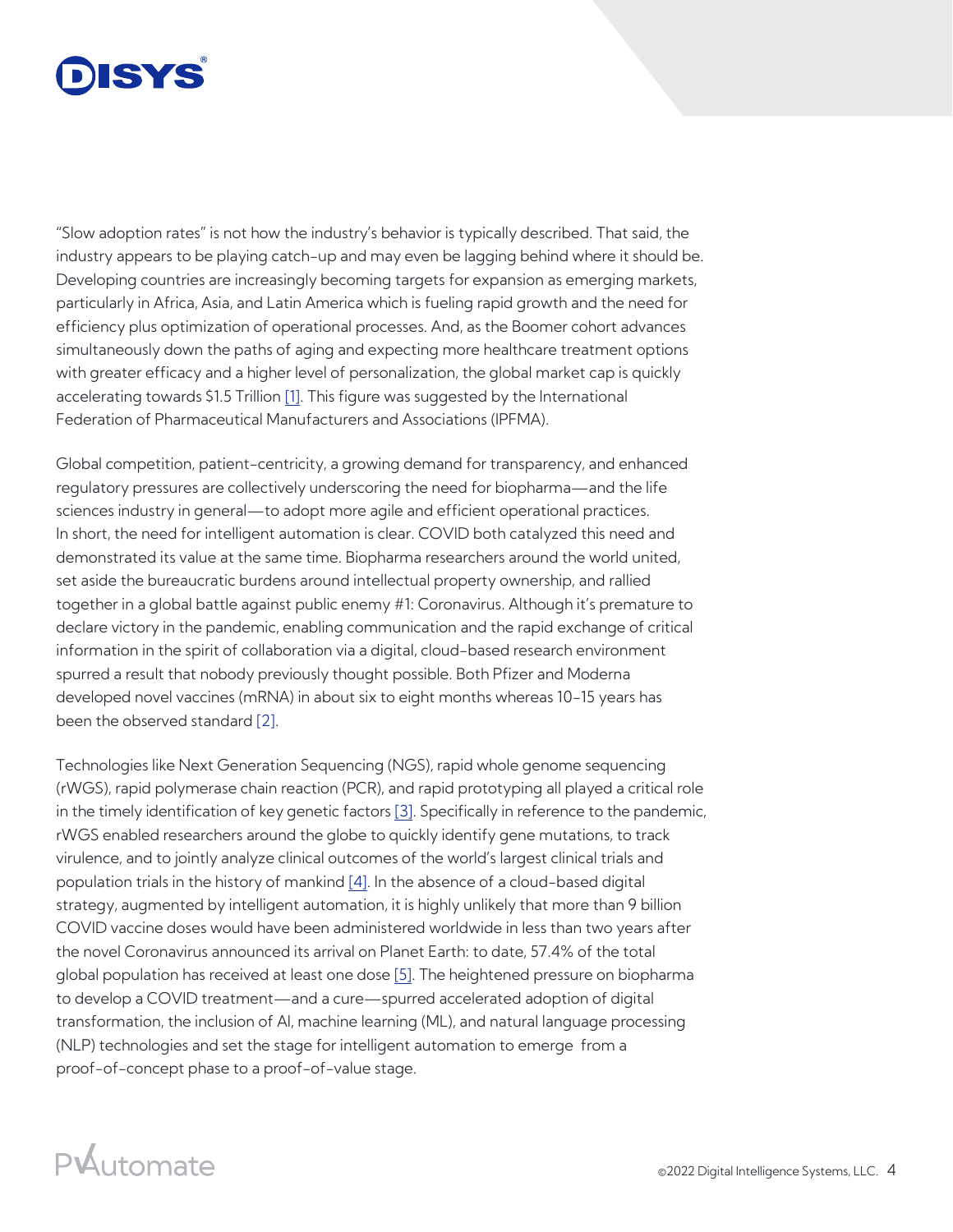#### Overview of Challenges

PV as a field has numerous challenges at the global level [\[6\]](https://www.sciencedirect.com/topics/pharmacology-toxicology-and-pharmaceutical-science/pharmacovigilance). Some of these challenges are coupled with intellectual property rights issues and the fear of litigation for an adverse event. As a result, deliberate under-detection, under-reporting, and even parallel reporting by different providers creates anomalies in the data.

It all begins with case processing. Adverse event reporting enables the detection of early safety signals which can be analyzed for benefit-risk and inform next steps with the given therapy. Not surprisingly, the quality of the safety data collected, including its precision, are both critical at the foundational level to enable proper analysis. With accurate information, corrective actions can be made in a timely manner as well as safeguard the patients who are receiving the treatment.

COVID-19 treatments introduced a massive perturbation into the field of PV. As a result, adverse event (AE) reporting has increased exponentially which has further exacerbated the challenges of case processing [\[7\]](https://www.pharmaceutical-technology.com/features/pharmacovigilance-covid-19-drug-safety-pandemic/). Innovation is the mother of the necessity and the flurry of AE data required solutions that enabled automated intake, triage, and preliminary interpretation by intelligent software to streamline and optimize the efforts of the PV experts. Robotic Process Automation (RPA) is a tool that has been heavily leveraged; especially since the onslaught of the pandemic began. Back in 2018, a study revealed that only 62% of drug safety experts surveyed approved of using artificial intelligence in AE processing [\[8\]](https://www.pharmaceutical-technology.com/news/study-finds-about-60-of-drug-safety-experts-prefer-ai/) but, by 2021, given the volumes, there really was no other traditional option to consider. One of first applications of AI in case processing is the translation of data into English—an absolute essential for the English—speaking PV experts who were amassing COVID-19 data collected from around the globe.

Case processing amasses vast quantities of safety data shared by and amongst numerous stakeholders. These include patients, caregivers, healthcare professionals, and authorities. Numerous steps including receiving the case report, registration, validation, triage, duplication checking, data entry, quality control, medical assessment, reporting, closure, and archiving the case. That's a lot of steps—and a lot of data passing to/from disparate sources and destinations. Given the number of steps and data transfers involved, case processing errors are commonplace.

### PAutomate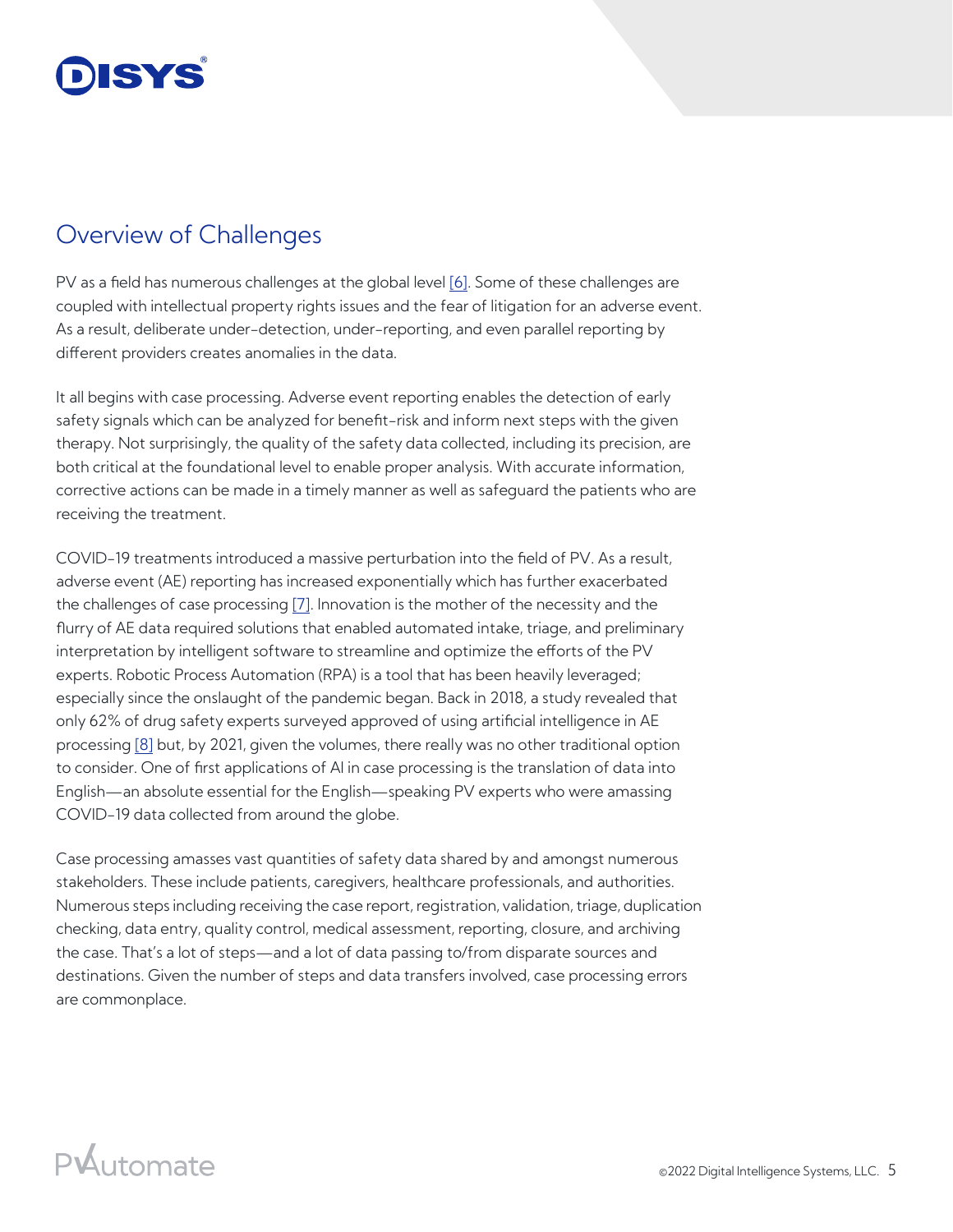## DISYS

# During case processing quality audits, PV personnel frequently see errors.

Incomplete reports, including medical reports that are missing key details or the absence of accompanying medical data, are the error cited most often. Discordant data, such as a gender selection in the patient demographics followed by a note in the same report that references a different gender, is also common. Coding errors categorizing or mis-categorizing the treatment received routinely surface in case processing. Finally, general narrative errors like spelling mistakes, typos, unchecked boxes, and so on are encountered frequently.

A best practice is to ensure that whoever does the data entry is a different person than the one who performs the quality control review of the data entered. Randomized spot-check audits can go a long way in ensuring consistent quality in case processing. When an error is detected, analysis to understand the source of the error and how it can be prevented in the future via the Corrective & Preventive Action (CAPA) protocols is imperative to avoid repeats.

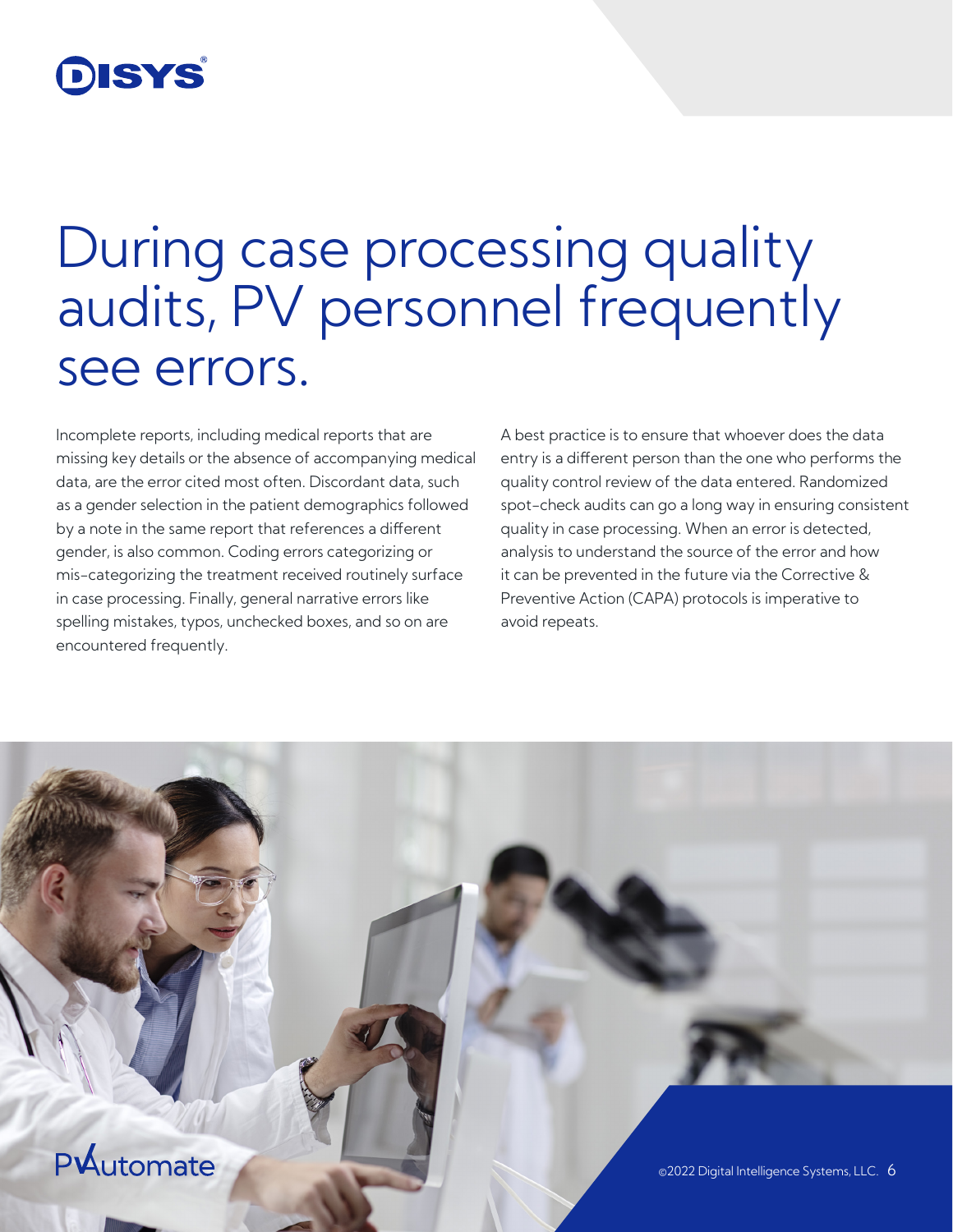#### Opportunities for Improvement

Over the last decade or so, PV has evolved from low-level and basic regulatory compliance to a proactive, predictive field enabling risk profiling and modeling. This expanded remit and increased sophistication was partly spurred by 2012 EU legislation which included risk management plus minimization, as well as the introduction of national and regional reporting systems [\[9\].](https://www.dsru.org/how-pharmacovigilance-needs-to-adapt-in-order-to-handle-the-challenges-of-advanced-therapies-and-the-covid-19-pandemic/) Increased regional (and even global) coordination of AE reporting has enabled swift recourse and corrective action at increasingly early stages of safety signaling.

Gene therapies are personalized treatments administered to one or only a handful of patients at a time. Small cohorts of patients that are typically immune-compromised, exhibiting multiple co-morbidities, and ingesting multiple pharmaceuticals, coupled with the complexity of biological medicines deliver a 1-2 knockout punch when it comes to accurately interpreting safety data. PV experts need tools to help them filter out the effects of the new therapy from the effects of the other therapy or the combination of other therapies. That's no small task. Here, intelligent automation offers great promise across the full value chain and biopharmaceutical research to commercialization life cycle.

Success of IA depends on three critical factors. Any organization implementing an IA strategy should consider the following:

- 1. Governance: Build trustworthiness into the automation ecosystem by tracking all processes including bot activity. Designed properly, it can help meet SLAs for superior process efficiency, refine human and bot deployment plus interaction, and guarantees compliance to standards.
- 2. Process Discovery: Data-driven process discovery tools can be coded to watch over complex pharma processes. They can be designed to identify bottlenecks as well as reduce their incidence via automation, resulting in increased operational efficiency.
- 3. Scalability: Ineffective human-bot governance, poor exception handling, incompatibility with disparate bot vendors and other technologies can prevent automation implementations from scaling. Organizations interested in operating at a scale beyond a few bots should consider enterprise-wide deployments of IA so that performance and efficiency are optimized at every point of data transfer.

#### PWutomate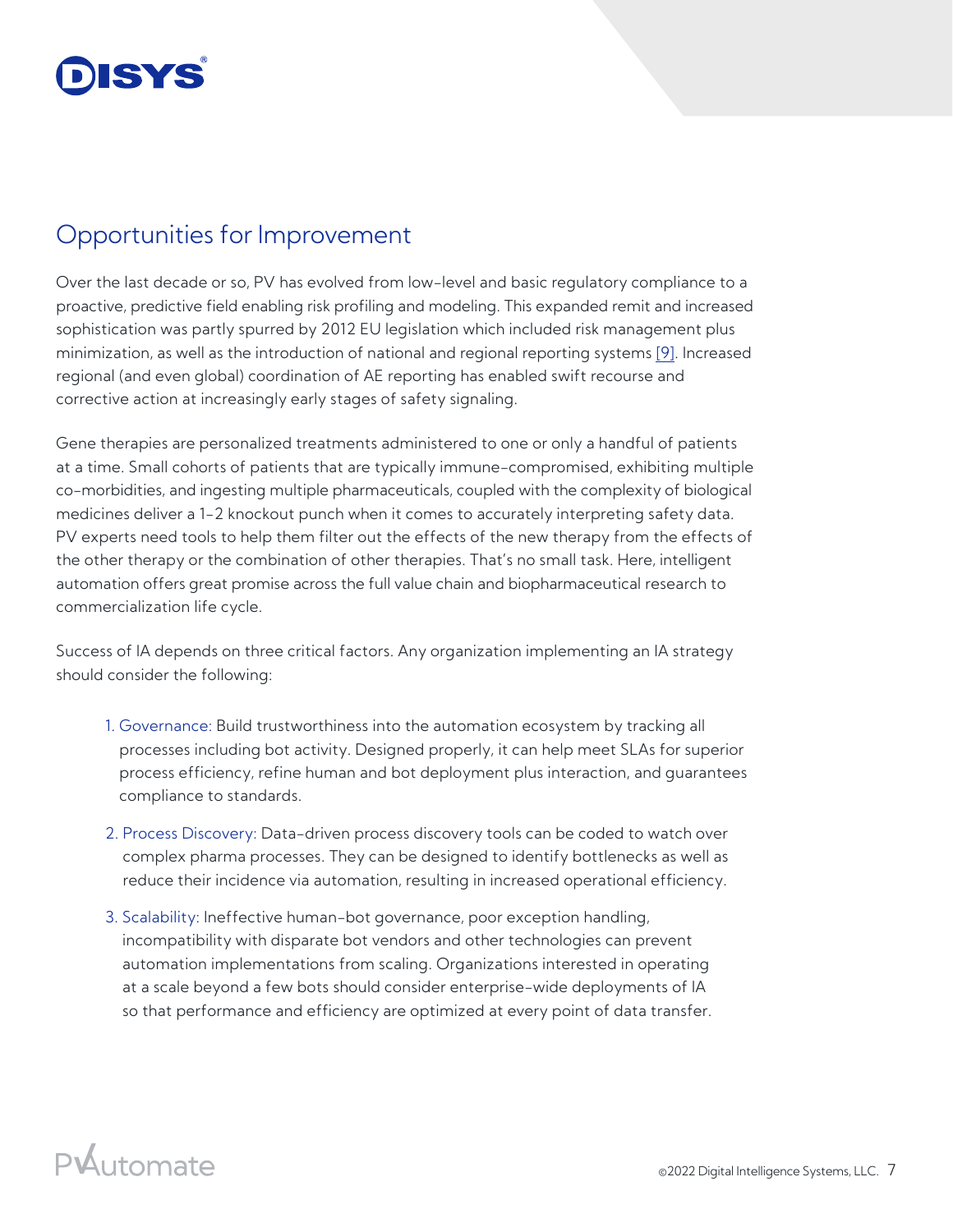

#### The Application of Intelligent Automation

Replacing perfunctory tasks like upload, copy, paste, and save is an obvious application of intelligent automation (IA) and a simple augmentation of RPA functionality. IA offers a key to unlocking the success of digital transformation. Less obvious, and more impactful, are IA-enhanced workflows and other rulesbased solutions. Advanced capabilities including ML algorithms and sophisticated modeling have been demonstrated to have the ability of performing pre-emptive tasks and even predicting the next (and best) course of action [\[10\]](#page-9-0). Outcome-based ML, cognitive document processing (ML-enhanced optical character recognition), conversation agents (chatbots) and AI for business-centric solutions further enrich the quality of the operation across the entire organization.

The benefits of IA in life sciences are significant and will help organizations to scale organizational capabilities by automating processes and integrating systems—from operations to drug discovery—for flexible capacity on demand. Companies can improve quality and accuracy to reduce risk and costs with error-free complaint handling, PV, and AE reporting. Utilizing IA, real-time analysis and decision-making can both be leveraged to yield high quality care even in emerging situations with high data volumes. Faster regulatory documentation and reporting to fast-track clinical trials, the provision of timely regulatory updates, and reporting by automating data collection, collation, and audit via IA frees up high-value resources by minimizing or eliminating time wasted on manual or low-level and repetitive tasks.

Related peripheral benefits include shaping agile supply chains for business continuity by shielding volume surges to ensure an uninterrupted supply of drugs and medical supplies. One of the most significant ways IA can aid life sciences companies is through market access; automated product pricing and reimbursement is better for patients, providers, and payors.

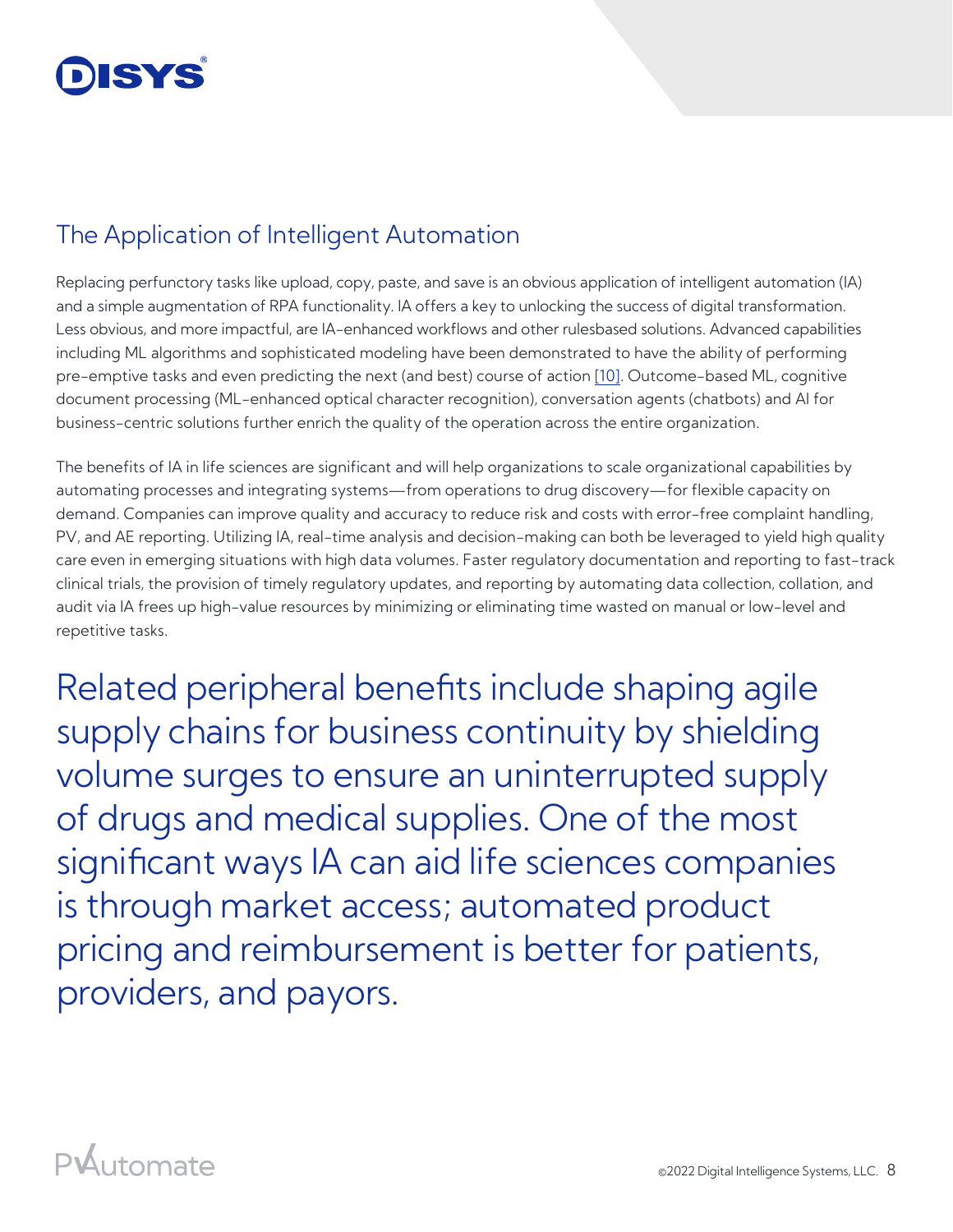

Nearly every department within the biopharmaceutical or life sciences company can be positively and directly impacted by IA and realize its benefits.

#### Medical Affairs **R&D** Clinical Trials Supply Chain

- Medical information service
- Adverse event reporting
- 
- Hypothesis generation • Drug discovery
- Data modeling & analytics

| –vγv–  |     |      |  |
|--------|-----|------|--|
| $\sim$ | . . | $ -$ |  |

 $\Lambda$ .

- Patient search
- Patient support
- Patient clinical trial enrollment



#### Supply Chain<br>Management Marketing

- Invoice Process Automation
- Manufacturing
- Order Shipment

# ๔ๅ๑

#### and Sales

- Sales Automation
- Outreach research
- CRM

Medical affairs: Streamlining the complex and highly regulated processes for pharmaceutical and medical device companies to report and process all product issues, adverse events, and complaints. For example, a typical global pharmaceutical company processes 100,000 adverse events worldwide. Automating this process can save millions of dollars and reducing cycle time by 40%.

R&D: Reducing time and delays in submitting new drug applications (NDA) and completing extensive regulatory documentation (FDA) to secure approval to bring new medicines to market can save lives. IA can help reduce submission process time by four months and reduce time by 33% for quality checking in regulatory documentation.

Clinical Trials: Applying AI-powered automation in clinical trials and research can accelerate participant recruiting and patient monitoring by integrating data. Additionally, IA can automate manual processes and extract document information.

Supply Chain Management: A common activity for life sciences companies is enterprise document management (EDM) which requires a lot of manual data entry, particularly in manufacturing. The EDM process can be automated through ML-assisted document classification with intelligent word recognition and extraction which can then be parsed (or translated) into key-value pairs to create a capability called "cognitive document processing." When linked with the use of RPA, significant cost savings and just-in-time updates can be automated, overriding the need for manual intervention.

Marketing and Sales: IA enables faster and error free customer-specific data, ensuring that patients get all and only the information pertinent to them or their caregivers. In essence, it enables personalized marketing. The outcome is an improved patient experience that can foster engagement as well as loyalty.

## PAutomate